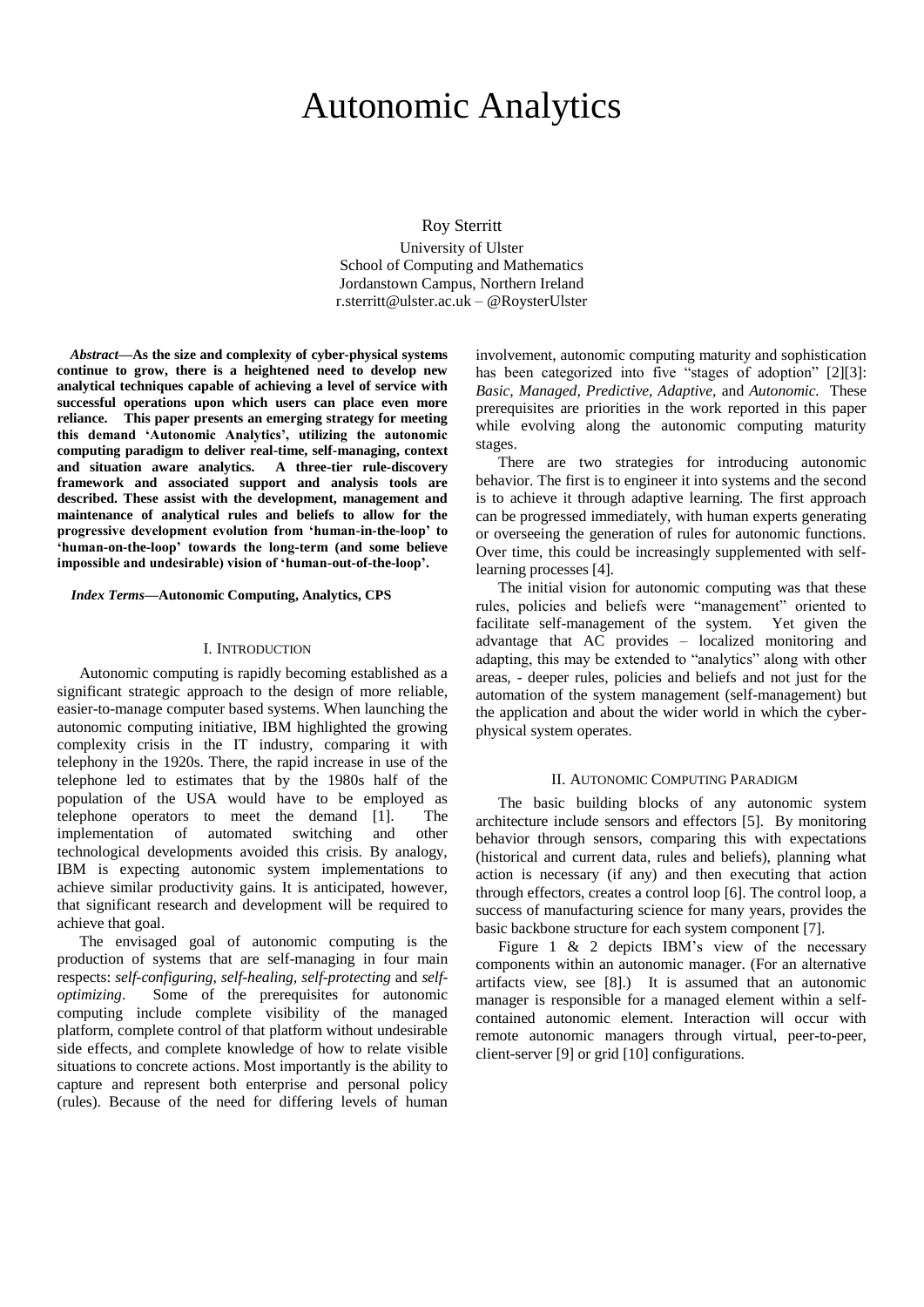

# *Figure 1 IBM's view of the architecture of an Autonomic Element [\[6\].](#page-3-4)*

The monitor and analyze parts of the structure process information from the sensors to provide both self-awareness and an awareness of the external environment. The plan and execute parts decide on the necessary self-management behavior that will be executed through the effectors.



*Figure 2 Necessary Components within IBM's view of an Autonomic Manage[r\[3\]](#page-3-9)*

The simple correlator in the monitor parts and the rules engine in the analyze part use correlations, rules, beliefs, expectations, histories and other information known to the autonomic element, or available to it.

Figure 3 logically depicts each element in a system having an AM and achieving global self-management through cooperative communication (sH:self-healing; sO:selfoptimizing; sC:self-configuring; sH:self-healing and s\*: other self-management events).



*Figure 3 Cooperative environment of AEs*

### III. ANALYTICS

#### *A. Analytics*

Wikipedia simply describes Analytics as: the discovery and communication of meaningful patterns in data. Especially valuable in areas rich with recorded information, analytics relies on the simultaneous application of statistics, computer programming and operations research to quantify performance. Analytics often favors data visualization to communicate insight and that firms may commonly apply analytics to business data, to describe, predict, and improve business performance. Specifically, arenas within analytics include enterprise decision management, retail analytics, store assortment and stock-keeping unit optimization, marketing optimization and marketing mix analytics, web analytics, sales force sizing and optimization, price and promotion modeling, predictive science, credit risk analysis, and fraud analytics. Since analytics can require extensive computation (re Big Data), the algorithms and software used for analytics harness the most current methods in computer science, statistics, and mathematics.

From a computer science perspective this is concerned with event correlation.

## *B. Event Correlation*

The principle aim of event correlation is the interpretation of the events involved. The event signals or messages represent *symptoms*. Rules and beliefs identify which events to correlate and how they should be transformed. These tend to vary over time creating a significant maintenance burden [\[11\].](#page-3-10) Machine learning, data mining and other AI techniques can assist in the discovery of correlation rules and beliefs [\[12\]\[13\].](#page-3-11) However, a human-centered discovery process is more effective than either a human or computer operating independently [\[14\].](#page-3-12) For example, it is useful to provide various visualizations of data throughout the knowledge discovery process to build user trust in the process and hence instill more confidence in the mined patterns. The transformation from data to knowledge requires interpretation and evaluation, which can also benefit from visualization of the processes involved.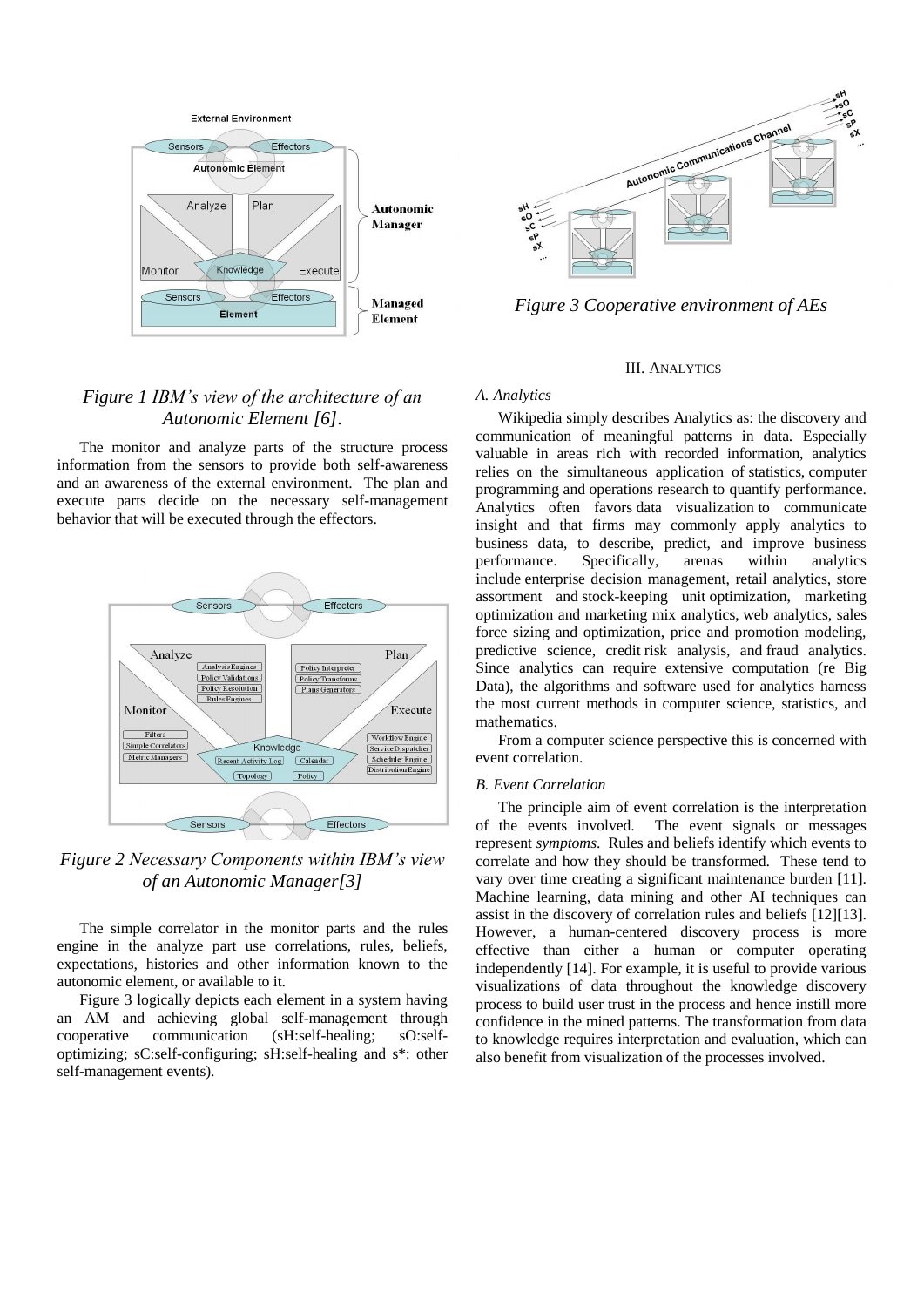

*Figure 4 Three-tier analytical event correlation rule discovery process*

Visualization techniques can make use of the highly tuned perceptual abilities that humans possess, such as a capacity to recognize images quickly and to detect the subtlest changes in size, color, shape, movement or texture. Any patterns that emerge may indicate the presence of potential for new rules. Human interpretation is then required to transform them into 'knowledge'. Human input typically produces more meaningful insights into the discovered correlations, enabling them to be coded as useful rules for fault identification and management.

The next section describes a framework and support tools to assist such event correlation rule discovery.

## IV. EVENT CORRELATION FRAMEWORK

A three-tier architecture model for analytics & rule discovery is shown in Figure 4. This extends earlier work described in [\[15\],](#page-3-13)[\[16\],](#page-3-14)[\[17\].](#page-3-15) It also makes explicit a recommendation for extending tier 2 activities from the development phase into the operational phase by using knowledge management techniques to capture operators' manual live correlations of events, bring this knowledge into the development lifecycle and test to see if the rules are of general use.

The right-hand side of the diagram represents the managed operational system and the left-hand side the discovery or learning process. Data flows from the system to the discovery process; while rules flow from the discovery process to the autonomic manager. The representation suggests a cycle of activity, reflecting the necessary review that must take place after changes have been made to the system. Computer-assisted human discovery and human-assisted computer discovery techniques can be integrated in the three-tier framework for the discovery of event correlations to support the deduction of analytical management rules. The responsibility of the tiers is as follows:

- Tier 1. *Visualization Correlation* (Computer-aided, human discovery). New event correlations are discovered from visualizing the analytical management data.
- Tier 2. *Knowledge Acquisition or Rule Based Correlation*. New event correlations are discovered through consultation with experts and analysis of documentation. Correlations from tiers 1 or 3 may also be validated in this tier.
- Tier 3. *Data Mining Correlation* (Human-aided, computer discovery). New event correlations are revealed by mining the analytical event data.

New rules may emerge from any of these tiers. The first tier, visualization correlation, supports the visualization of data in several forms. Visualization has a significant role throughout the knowledge discovery process, from data cleaning to mining. In particular, it facilitates the analysis of data to help identify event correlations (knowledge capture). The second tier aims to identify correlations and rules using more traditional knowledge acquisition techniques, with experts and documentation. At the same time it has a supporting role to confirm that discoveries from tiers 1 and 3 are indeed new and useful information. The third tier mines the system data to produce more complex correlation candidates.